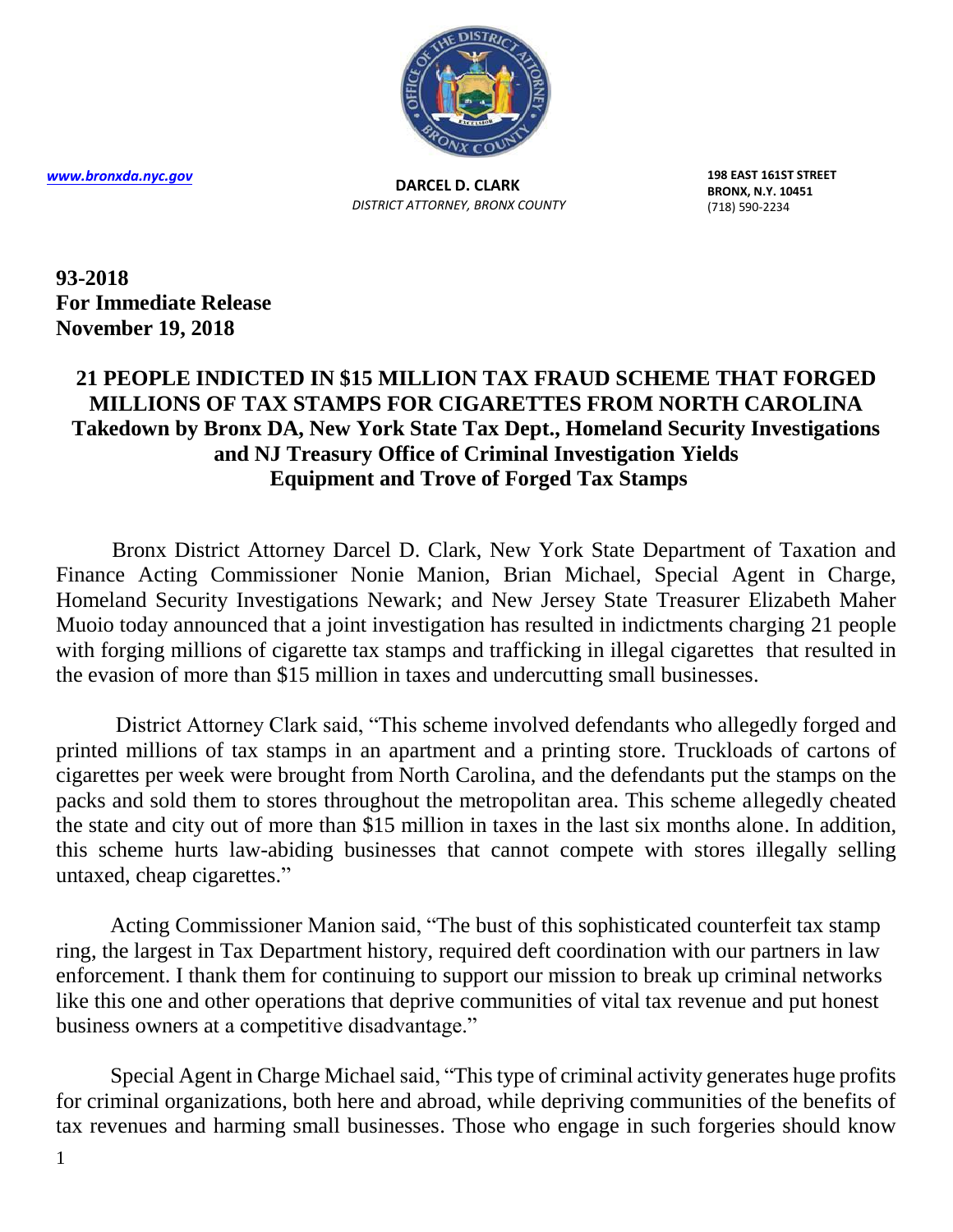

**DARCEL D. CLARK** *DISTRICT ATTORNEY, BRONX COUNTY* **198 EAST 161ST STREET BRONX, N.Y. 10451** (718) 590-2234

that the cooperative efforts of local, state, and federal law enforcement agencies will ensure that they are apprehended."

 New Jersey State Treasurer Maher Muoio said, "This criminal enterprise sought to cheat taxpayers in New York and New Jersey out of millions of dollars by peddling truckloads of cigarettes with counterfeit tax stamps. Thankfully, the combined efforts of city, state, and federal law enforcement in New York and New Jersey shut down this operation and put the defendants out of business."

 District Attorney Clark said 17 of the defendants were arrested in takedowns on November 14, 2018 through November 16, 2018 in locations in the Bronx and Yonkers. Nearly two million counterfeit tax stamps, a printing press and other equipment, as well as more than \$120,000 cash were recovered. Authorities also recovered records revealing the transfer of tens of thousands of dollars out of the U.S.

 The defendants have been arraigned before Bronx Supreme Court Justice Martin Marcus. They are due back in court starting November 26, 2018. If convicted of the top count of the indictment, many of the defendants face 8 1/3 to 25 years in prison.

 The defendants are variously charged with first and second-degree Criminal Tax Fraud, second-degree Money Laundering, first-degree Criminal Possession of a Forged Instrument, firstdegree Forgery, Cigarette and Tobacco Products Tax and fourth and fifth-degree Conspiracy.

 According to the investigation, between March 2018 and November 2018, defendants Luis Ortiz and Ernesto Guerrero allegedly designed stencils in order to print stamps and sell them for distribution throughout New York City and state without paying city and state taxes. Defendants Bolivar Clase and Nelsa Soler allegedly acquired special wax paper and other supplies, and Guerrero and Ortiz allegedly manufactured the stamps in Ernesto Printing, at 353 Rider Avenue in the Bronx, as well as in Ortiz' residence at East 173 Street in the Bronx.

 Defendants Carlos Santos, Rafael Dominguez and Wilson Dominguez allegedly resold the stamps or affixed them to packs of cigarettes using a clothes iron and then sold the cigarettes.

 The other defendants allegedly transported the cigarettes from North Carolina or bought and sold stamps throughout New York City and Westchester County.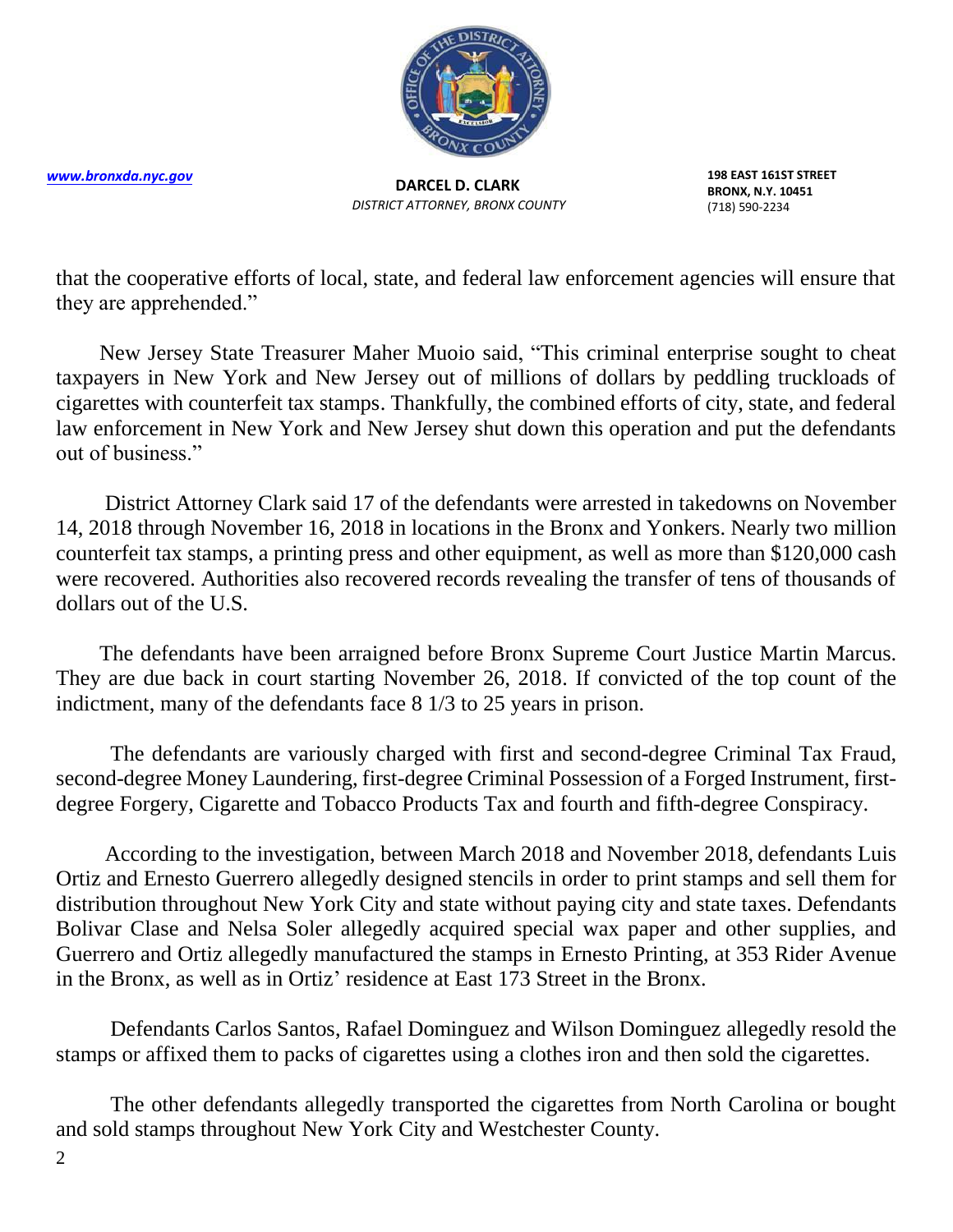

**DARCEL D. CLARK** *DISTRICT ATTORNEY, BRONX COUNTY* **198 EAST 161ST STREET BRONX, N.Y. 10451** (718) 590-2234

 The case is being prosecuted by Assistant District Attorneys Griffin Kenyon, Sharif Hannan and Nina A. Vershuta, of the Tax and Organizational Fraud Unit; W. Dyer Halpern, Chief of the Tax and Organizational Fraud Unit, under the supervision of Tarek Rahman, Deputy Chief of the Investigations Division, and the overall supervision of Jean T. Walsh, Chief of the Investigations Division.

 The case was investigated by the NYS Tax Department's Criminal Investigations Division Cigarette Strike Force, with Homeland Security Investigations Special Agent Eric Gallagher, and Supervising Special Agent Russell Glenn of the New Jersey Treasury, Office of Criminal Investigation.

 District Attorney Clark thanked Assistant District Attorney Mary Jo Blanchard, Counsel to the Investigations Division; Howard Feldberg of the Special Investigations Bureau, Gino Pelaez, Financial Analyst, and Trial Prep Assistant Ayisola Johnson, both of the Investigations Division; and the Bronx District Attorney's Detective Investigators for their assistance with the case. District Attorney Clark also thanked Assistant District Attorneys Jennifer Shaw and Cristina Paquette of the Asset Forfeiture Unit, under the supervision of Beverly Ma, Chief of the Civil Litigation Bureau, for their assistance.

## **An indictment is an accusatory instrument and not proof of a defendant's guilt.**

## **DEFENDANTS ARRESTED**

CARLOS SANTOS, 61, 812 East 169 Street, Bronx RAFAEL DOMINGUEZ, 52, 701 West 180 Street, Manhattan WILSON DOMINGUEZ, 49, 812 East 169 Street, Bronx LUIS ORTIZ, 55, 1544 East 173 Street, Bronx FELIX TAVEREZ, 44, 1523 Washington Avenue, Bronx REYNA ALVAREZ, 50, 1980 7th Avenue, Manhattan ANTEMIA ALVAREZ, 30, 1980 7th Avenue, Manhattan ERNESTO GUERRERO, 57, 353 Rider Avenue, Bronx BOLIVAR CLASE, 62, 1212 Grant Avenue, Bronx NELSA SOLER DEL ROSARIO, 57, 1212 Grant Avenue, Bronx AMARIAM GARCIA-CRESPO, 28, 1361 College Avenue, Bronx FELIPE CRUZ, 56, 37 Featherbed Lane, Bronx